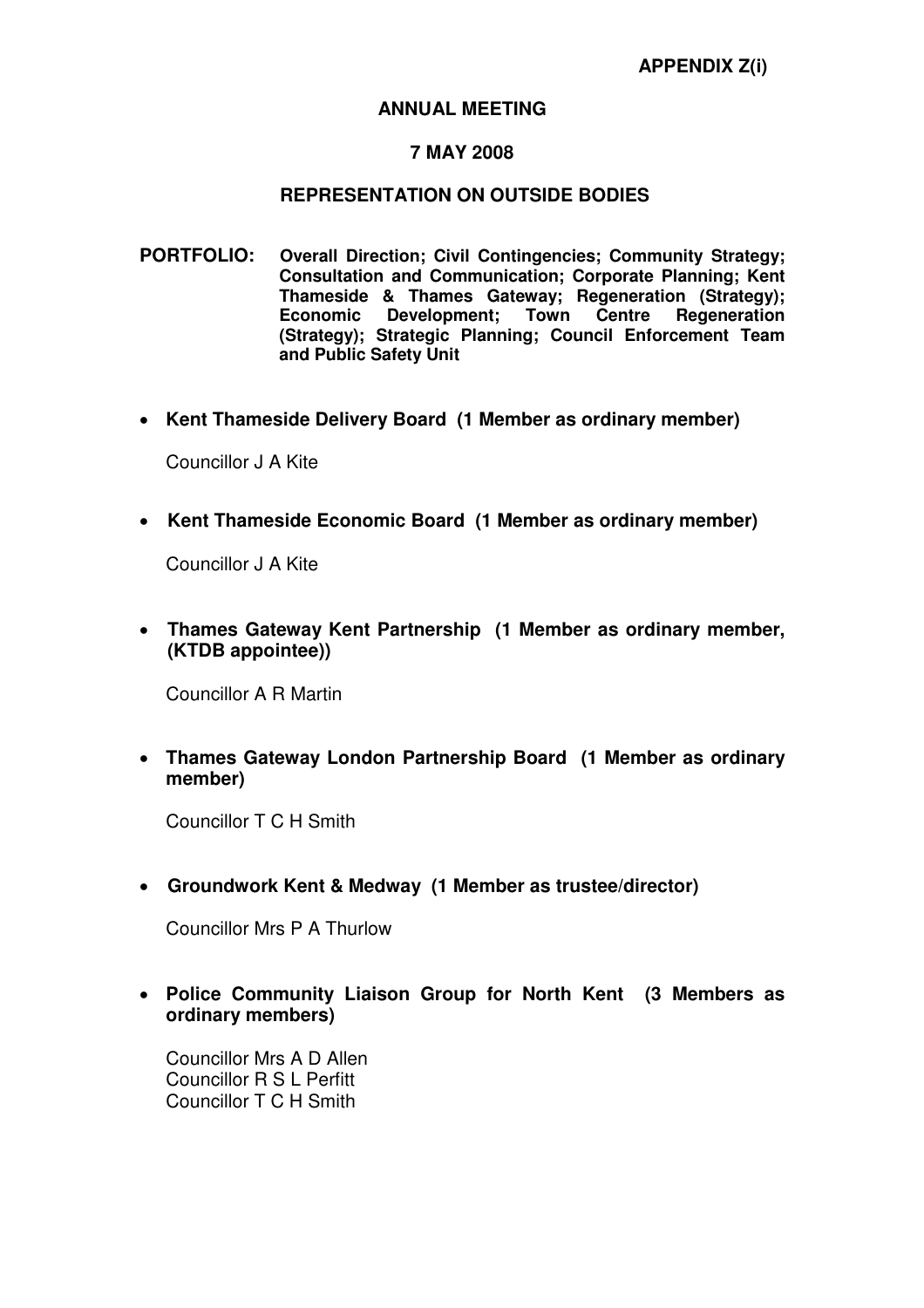• **Dartford and Gravesham Local Strategic Partnership: Partnership Board (1 Member as ordinary member)** 

Councillor J A Kite

• **Dartford and Gravesham Local Strategic Partnership: Public Service Board (1 Member for Management Committee)** 

Councillor J A Kite

• **Dartford and Gravesham Crime and Disorder Reduction Partnership (1 Member ex officio)**

Councillor J A Kite

• **Dartford and Gravesham Crime and Disorder Reduction Partnership Support Group (1 Member ex officio)** 

Councillor D E Hunnisett

• **Ingress Park (Greenhithe) Management Limited (Board of Directors) (1 Member as director)** 

Councillor B E Read

• **South East England Regional Assembly (1 Member as ordinary member and 1 substitute)** 

Councillor J A Kite Substitute - Councillor T C H Smith

• **Local Government Association General Assembly (1 Member as ordinary member and 1 substitute)** 

Councillor T C H Smith Substitute - Councillor Mrs A D Allen

• **Local Government Association Urban Commission (2 Members, as ordinary members)** 

Councillor Mrs A D Allen Councillor J A Kite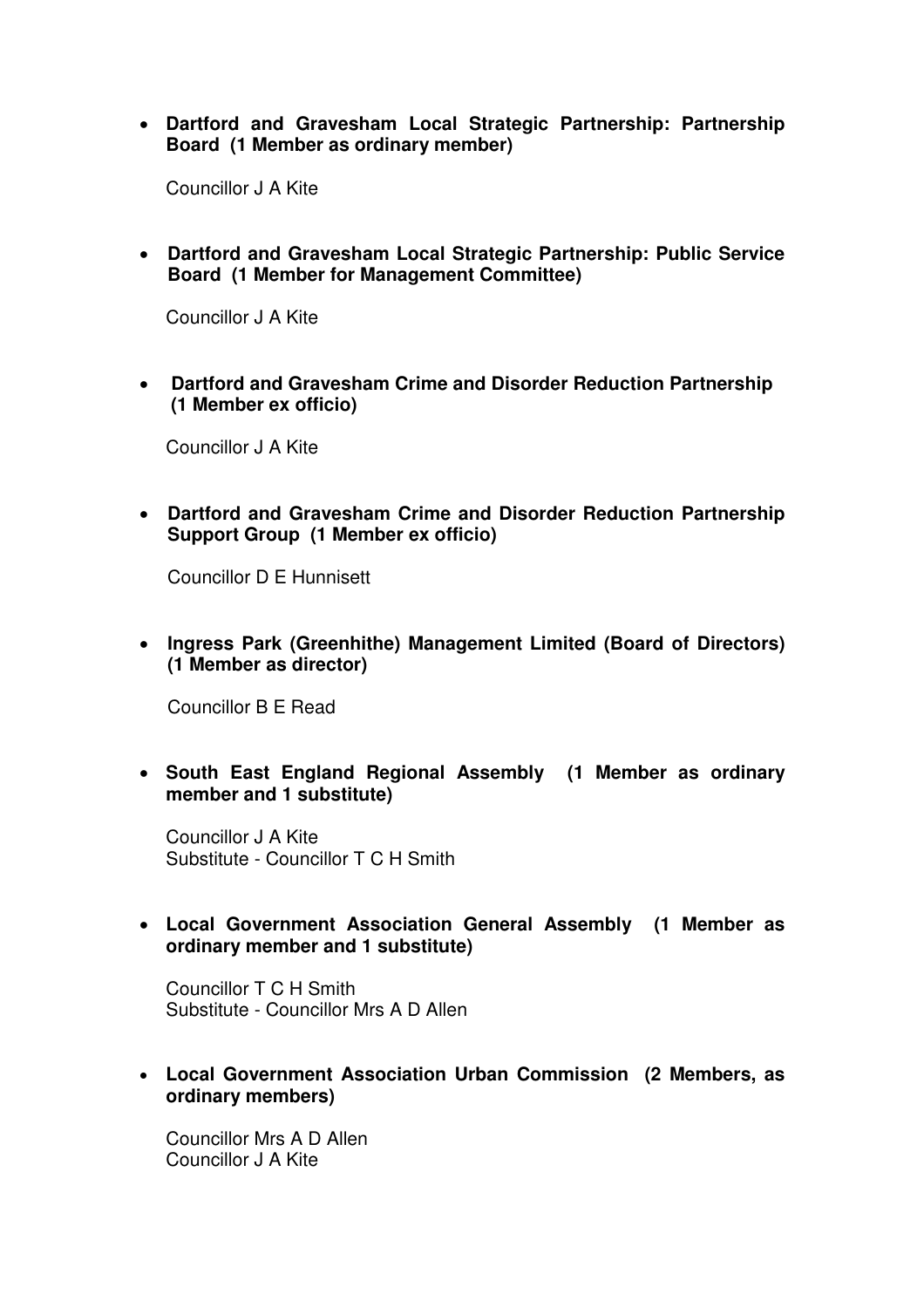• **Local Government Association Rural Commission (2 Members, as ordinary members)** 

Councillor Mrs A D Allen Councillor M I Peters

**PORTFOLIO: Council Budget; Asset Management; Capital and Revenue Budgets; Fraud and Probity; Investments; Licensing; Procurement; Regeneration (Delivery); Strategic Transport; Contracts Monitoring**

• **Crossrail High Level Forum (1 Member, as ordinary member)** 

Councillor A R Martin

• **Thameslink 2000 (1 Member as observer)** 

Councillor A R Martin

• **Kent Thameside Council, reporting to Thames Gateway (Kent ) Chamber of Commerce Board of Management (1 Member, as observer)**

Councillor A R Martin

• **Fastrack Delivery Board (1 Member as Board member)** 

Councillor J I Muckle (Chairman of the Cabinet's nominee)

 **National Parking Adjudication Service Joint Committee (I member as ordinary Member and I substitute)**

Councillor Mrs J A Rickwood Councillor M I Peters

• **Kent Transport Board (1 Member as ordinary member)**

Councillor A R Martin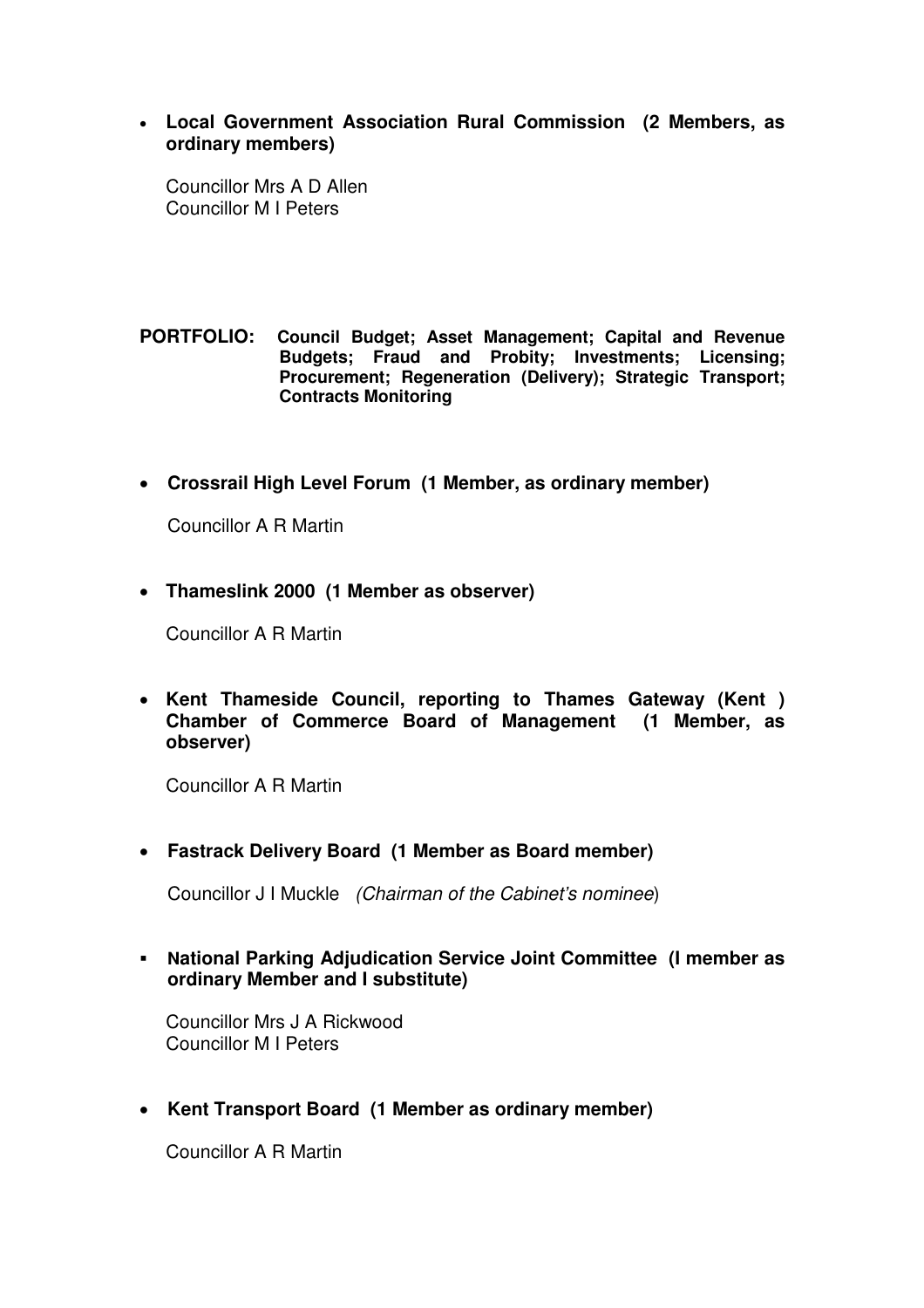• **Kent and Medway Independent Standards Committee Members Liaison Group ( 4 members)** 

All independent members of the Standards Committee

- **PORTFOLIO: Planning Enforcement; Car Parking; Borough Pride; Street Scenes; Arts Development; Cultural Strategy; Dartford Festival; Markets; Parks, Playgrounds and Open Spaces; The Orchard Theatre; Sports Development; Town Centre Liaison**
- **Managing the Marshes Steering Group (2 Members, 1 as ordinary member and 1 as observer)**

Councillor Mrs P A Thurlow Observer - Councillor J I Muckle

• **Dartford Festival Committee (4 Members for Management Committee)** Councillor S East (Chairman) Portfolio Holder, Arts and Culture (Councillor Mrs P A Thurlow) Councillor Mrs R L Shanks Councillor D J Baker

Representative of the Dartford Youth Council

## • **Dartford Festival Executive Committee (4 Members for Management Committee)**

Councillor S East (Chairman) Portfolio Holder, Arts and Culture (Councillor Mrs P A Thurlow) Councillor Mrs R L Shanks Councillor D J Baker

# • **Becket Sports Centre at Dartford Grammar School – Management Committee (1 Member for Management Committee)**

Councillor A Wells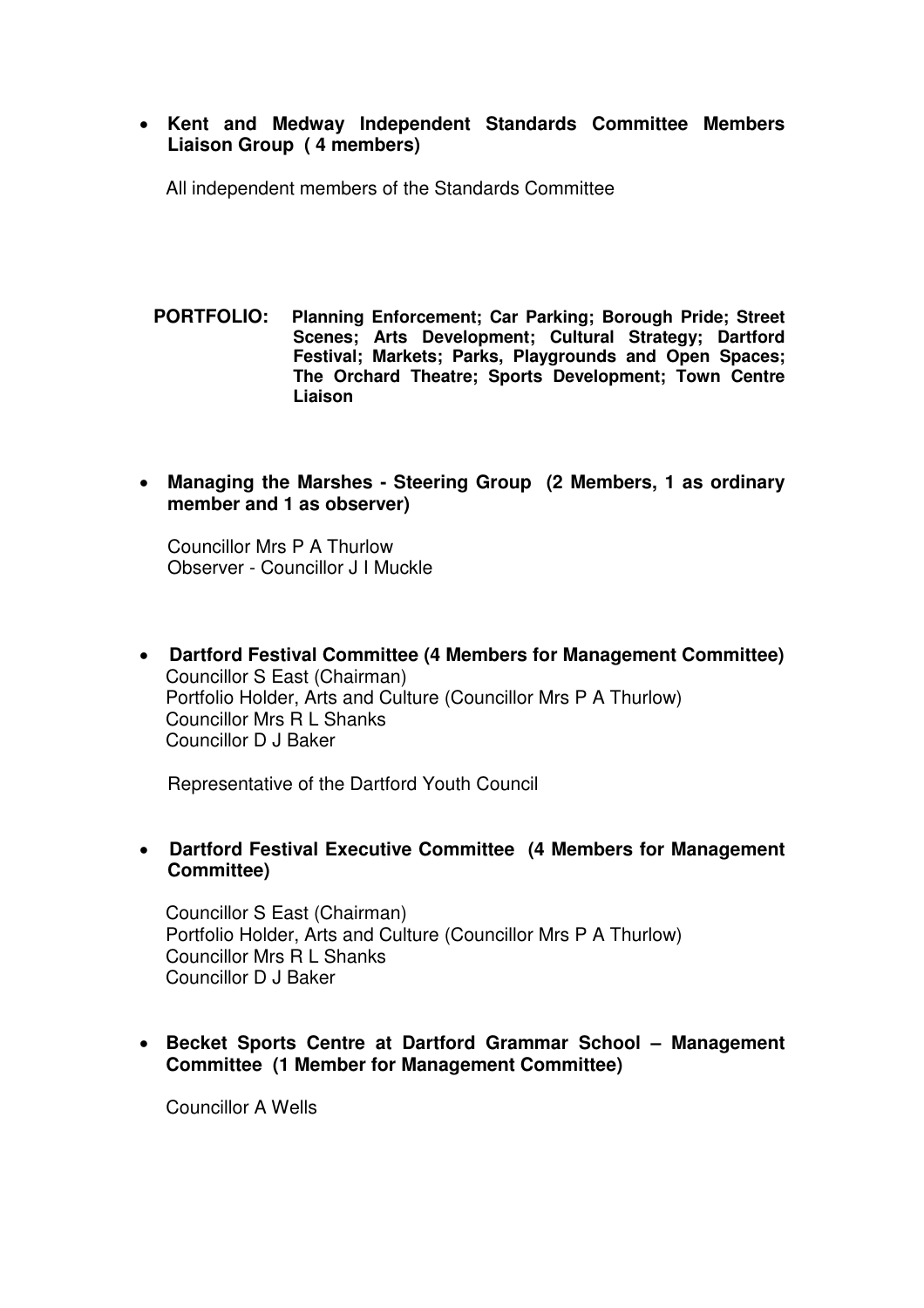• **Mick Jagger Centre for the Performing Arts at Dartford Grammar School – Consultative Committee (1 Member as ordinary member)**

Councillor E J Lampkin

• **Kent County Playing Fields Association (1 Member for liaison purposes)** 

Councillor Mrs P A Thurlow

### **PORTFOLIO: Anti-Social Behaviour; Community Safety; Council Tax Benefits; Parish Liaison; Citizenship; Concessionary Fares; Elderly Persons; Voluntary Sector; Education and Children's' University; Youth Council; Member Relations**

• **Urban Programme Monitoring Committee (1 Member for Management Committee)** 

Councillor A R Martin

• **Urban Programme Group (1 Member for Management Committee)** 

Councillor Mrs A D Allen

• **Dartford Age Concern (1 Member ex officio)** 

Councillor Mrs N C Wightman

• **Rural Age Concern Darent Valley (1 Member as ordinary member)**

Councillor D E Hunnisett

• **Age Concern Swanscombe and Greenhithe Ltd. (2 Members ex officio)**

Councillor S East Councillor V Openshaw

• **Action with Communities in Rural Kent (2 Members as ordinary members)**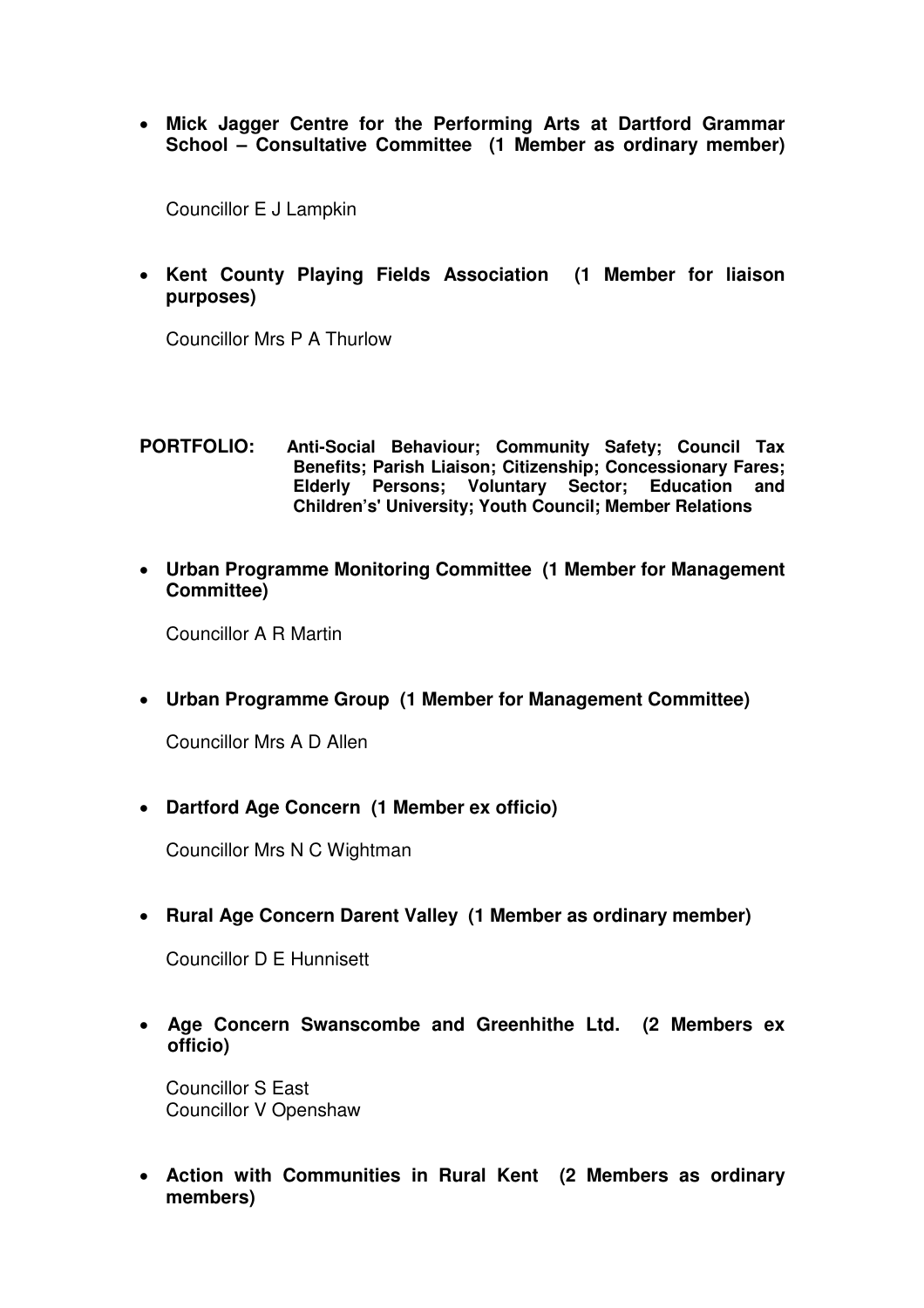Councillor P F Coleman Councillor D E Hunnisett

• **Dartford Citizens Advice Bureau (3 Members as trustees)** 

Councillor Mrs A D Allen Councillor A R Martin Councillor C Angell

• **Gravesend Churches Housing Association Limited - Board (1 Member as co-optee)** 

Councillor P F Coleman

• **North West Kent Council for Voluntary Service (1 Member as trustee)** 

Councillor S H Brown

• **Volunteer Centre, Dartford (2 Members as trustees)** 

Councillor D J Baker Councillor S East

• **Joydens Wood Residents Community Association (1 Member as trustee)** 

Councillor M I Peters

• **F W A Dartford Family Support Service (1 Member as observer)**

Councillor Mrs A D Allen

• **Dartford and Gravesham Women's Aid (1 Member as observer)** 

Councillor A E Peters

• **Dartford, Gravesham and Swanley Mencap Ltd (1 Member as co-optee)** 

Councillor A R Martin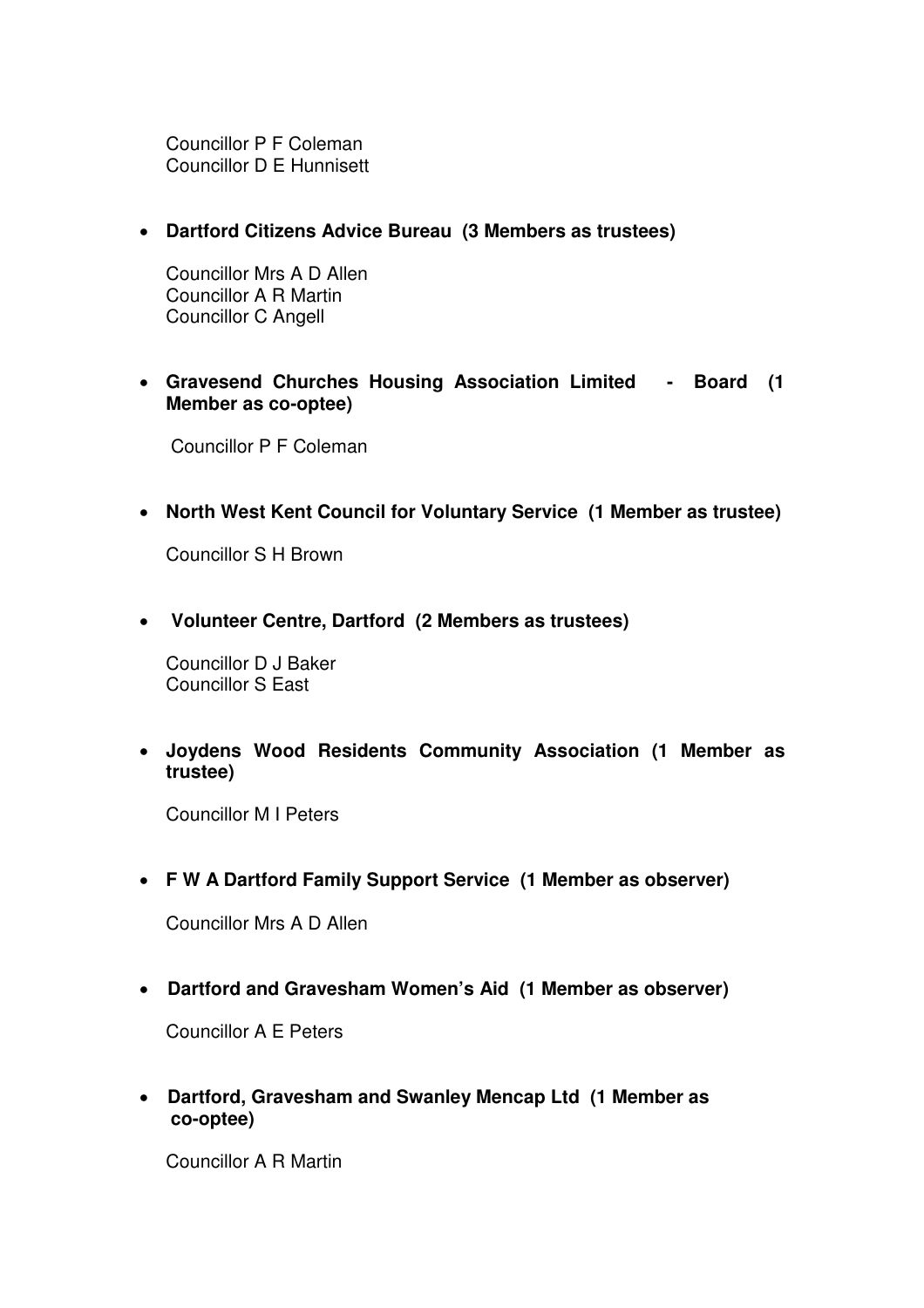# • **Relate North Kent (1 Member as observer)**

Councillor S East

• **Samaritans (1 Member as observer)** 

Councillor P F Coleman

• **North West Kent Racial Equality Council Executive Committee (1 Member as observer)** 

Councillor Mrs A D Allen

• **Dartford and District Twinning Association (2 Members as observers)** 

Councillor Mrs A D Allen Councillor A Bardoe

• **YMCA Thames Gateway (South) – Board of Management (1 Member ex officio)**

Councillor A Bardoe

• **Dartford, Gravesham and Swanley Health Improvement Forum (1 Member as ordinary member)** 

Councillor Mrs A D Allen

• **Health Action Dartford (1 Member for Management Committee)** 

Councillor Mrs A D Allen

• **Dartford (1051) Squadron Air Training Corps (1 Member for liaison purposes)** 

Councillor J M Ozog

**PORTFOLIO: Front Line Services; Customer Service (Delivery); Customer Champion; Best Value Review; Human Resources; Bereavement Services: Deep Clean; Environmental Health; Housing**